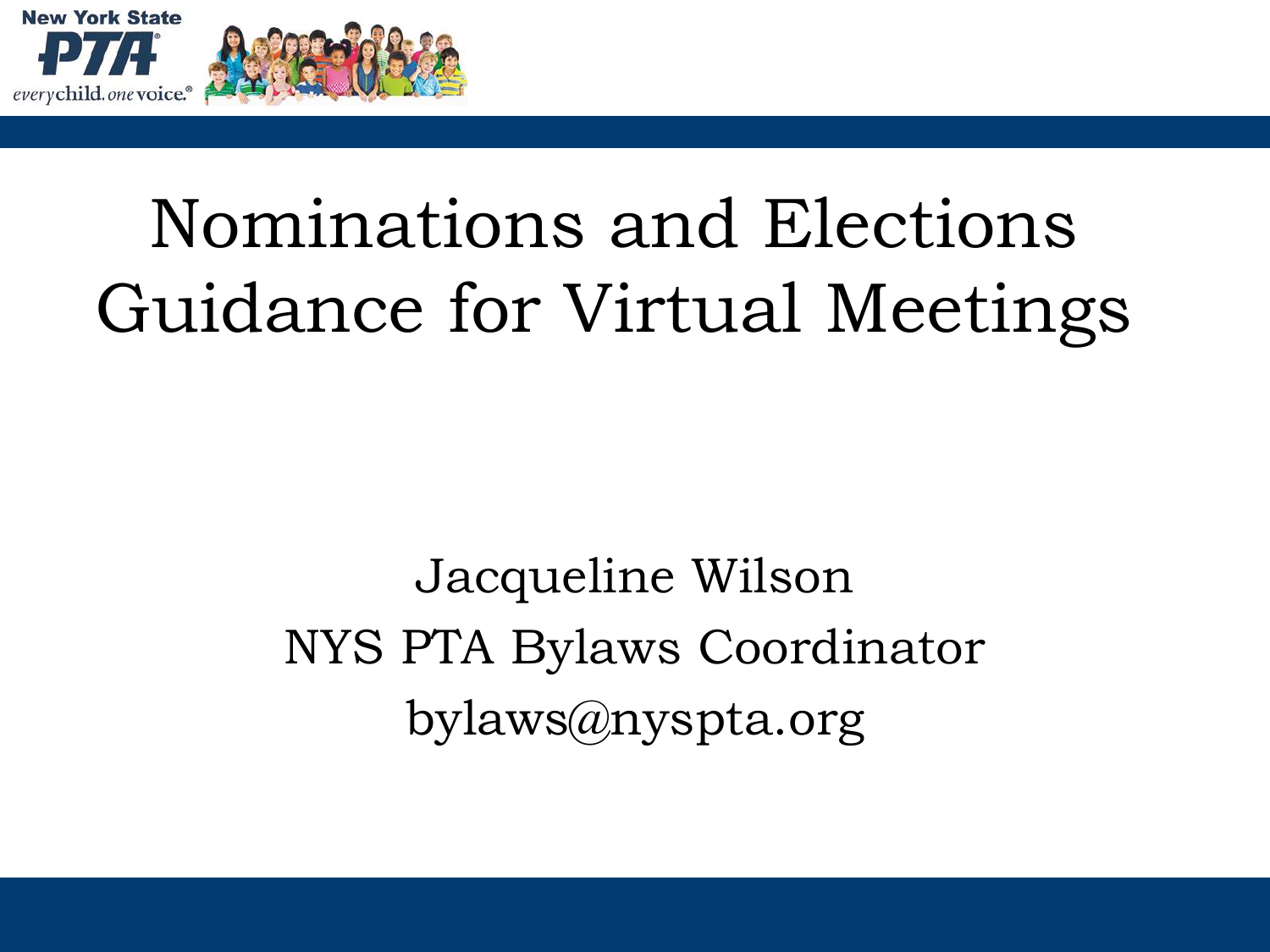

# Nominations are in Order…

For all information on nominations and elections, see the NYS Resource Guide, Section 7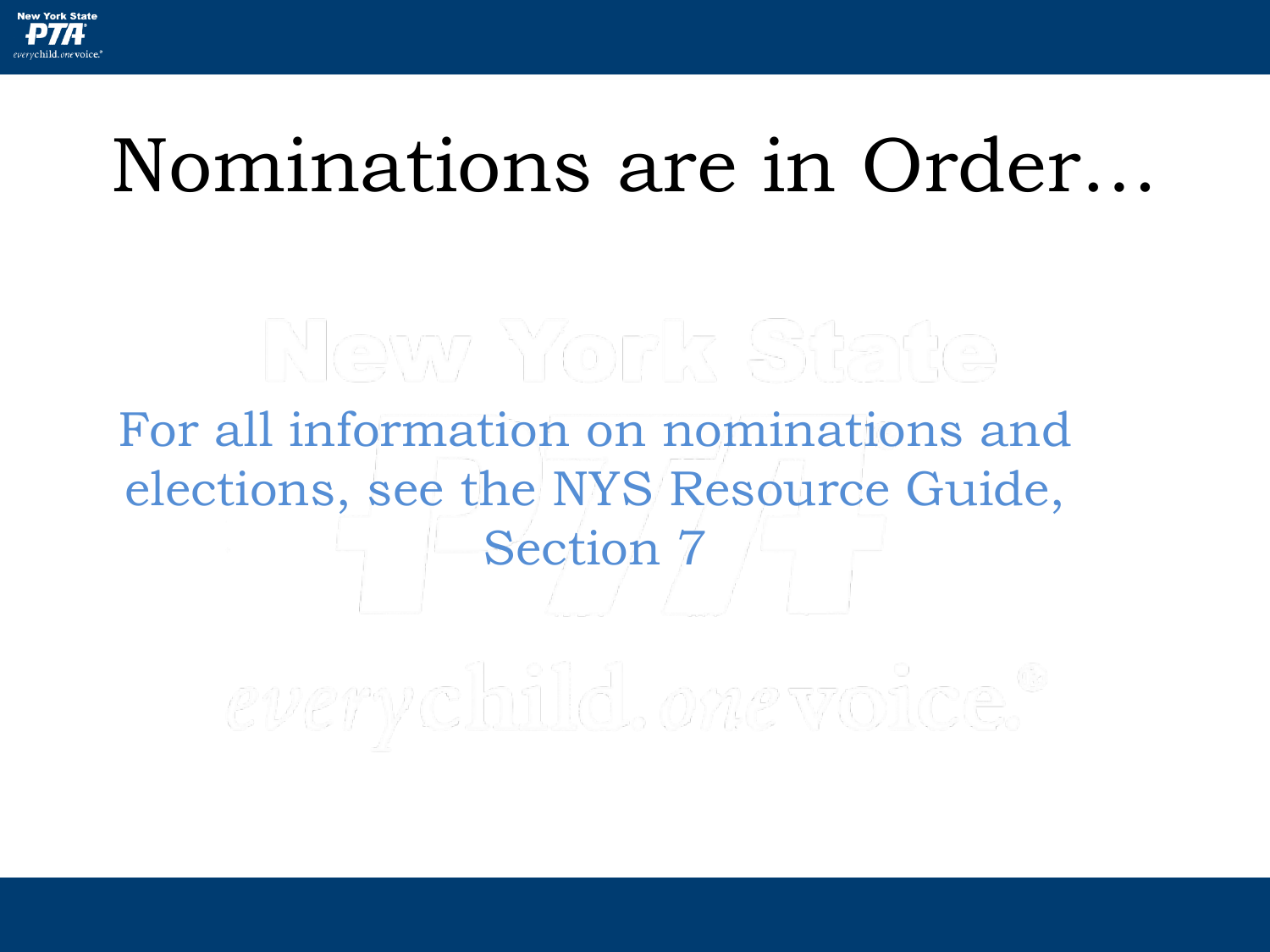

#### Nominating committee has been elected….

- Nominating Committee can have a conference call or virtual meeting
- Deliberate on who will be the best candidate for each position
- Once they have completed their slate report to the president so it can be posted for the membership –(check your bylaws to see if you have a two- day notice clause for running from the floor)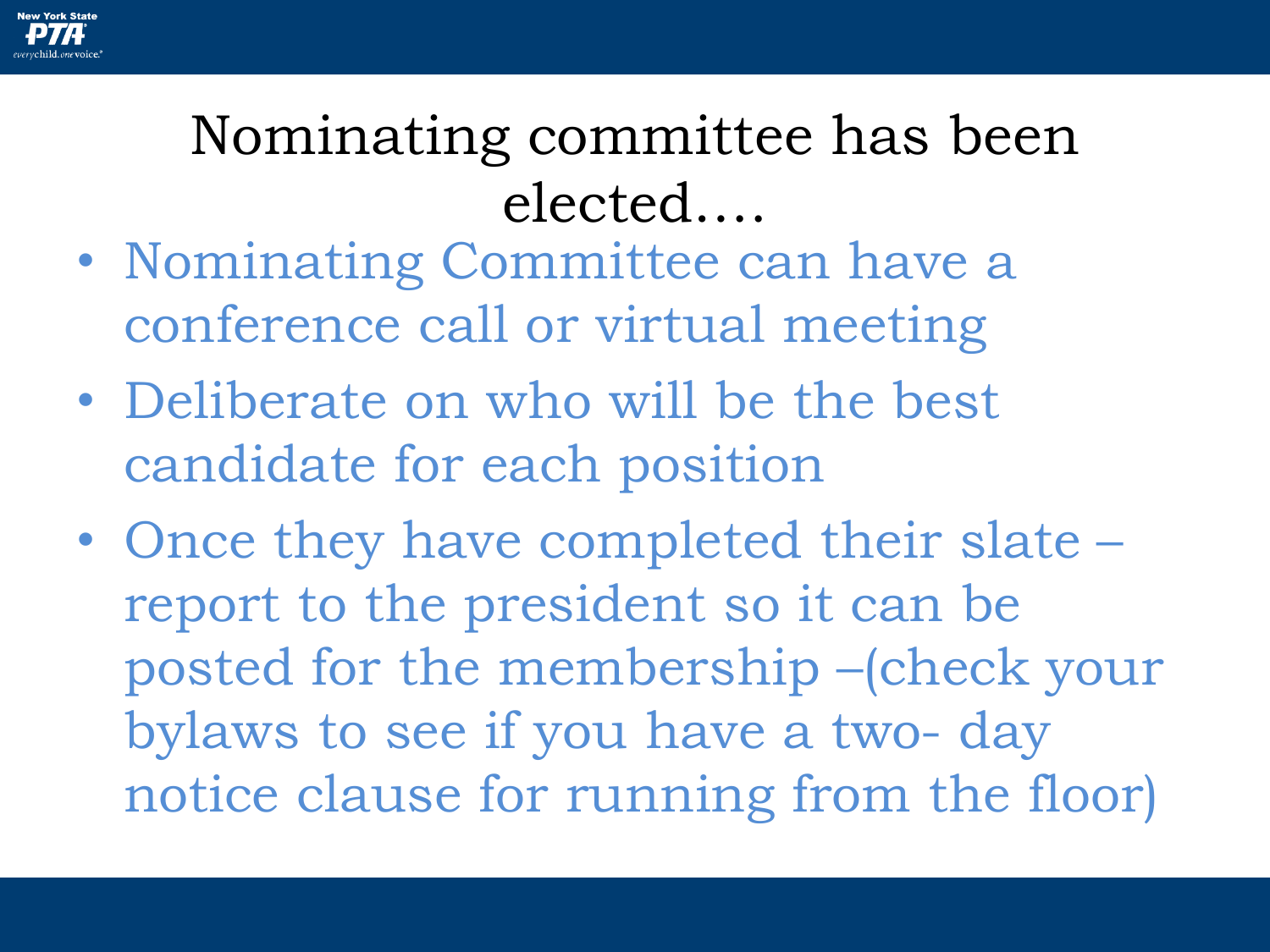

#### If a PTA has NOT elected its nominating committee:

- (1) the unit can wait until they are able to hold an in-person meeting, or (2) the unit can hold a virtual meeting and elect the committee members **according to unit bylaws.**
- Reminder that you would need two meetings:
- 1. for the executive board only
- 2. for the entire association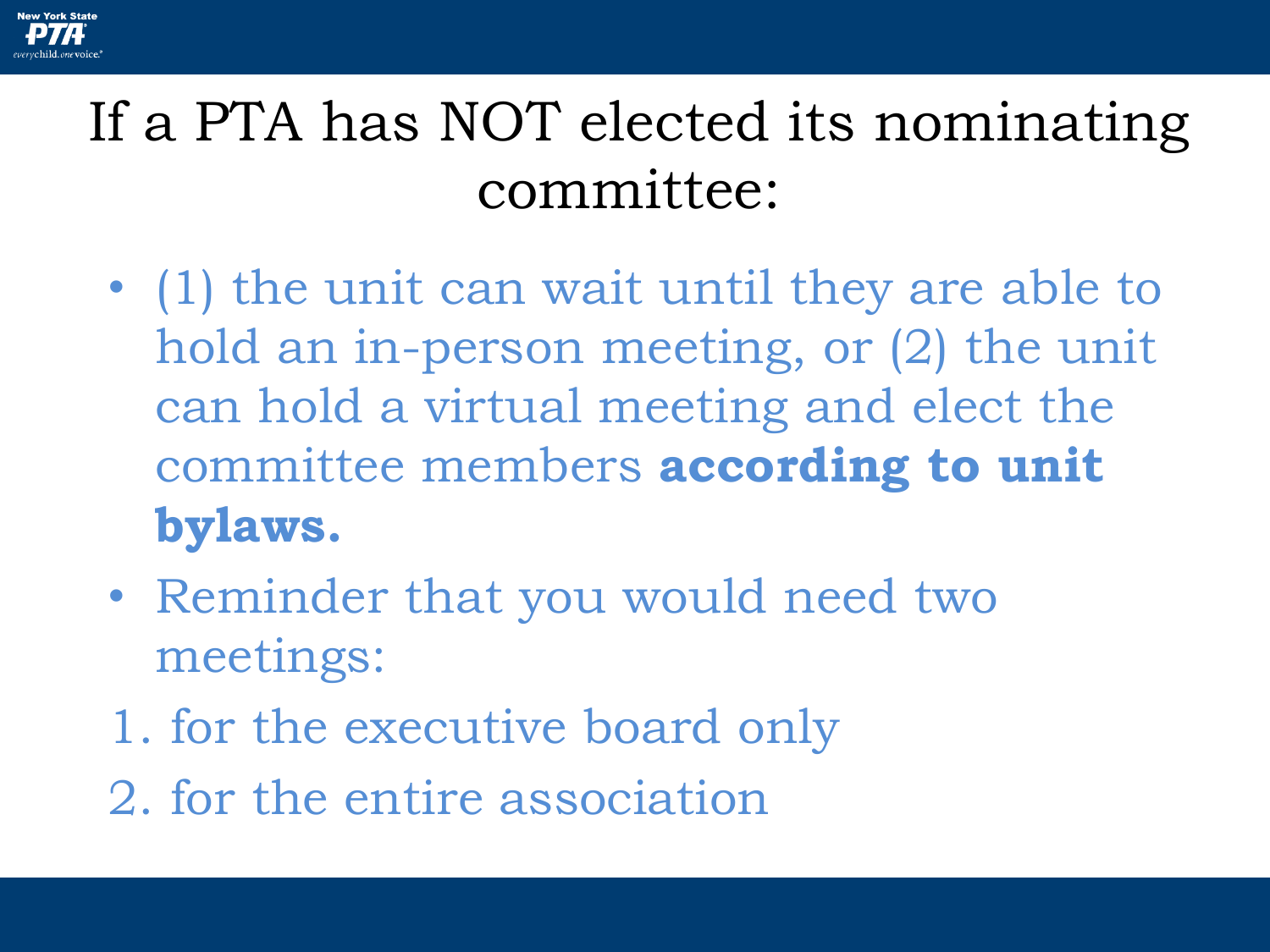

# Live meeting election

- If possible, it is best to have a live meeting to elect your officers
- Follow the guidelines for elections as outlined in the Resource Guide, section 7
- If that is not possible, set up for a Virtual meeting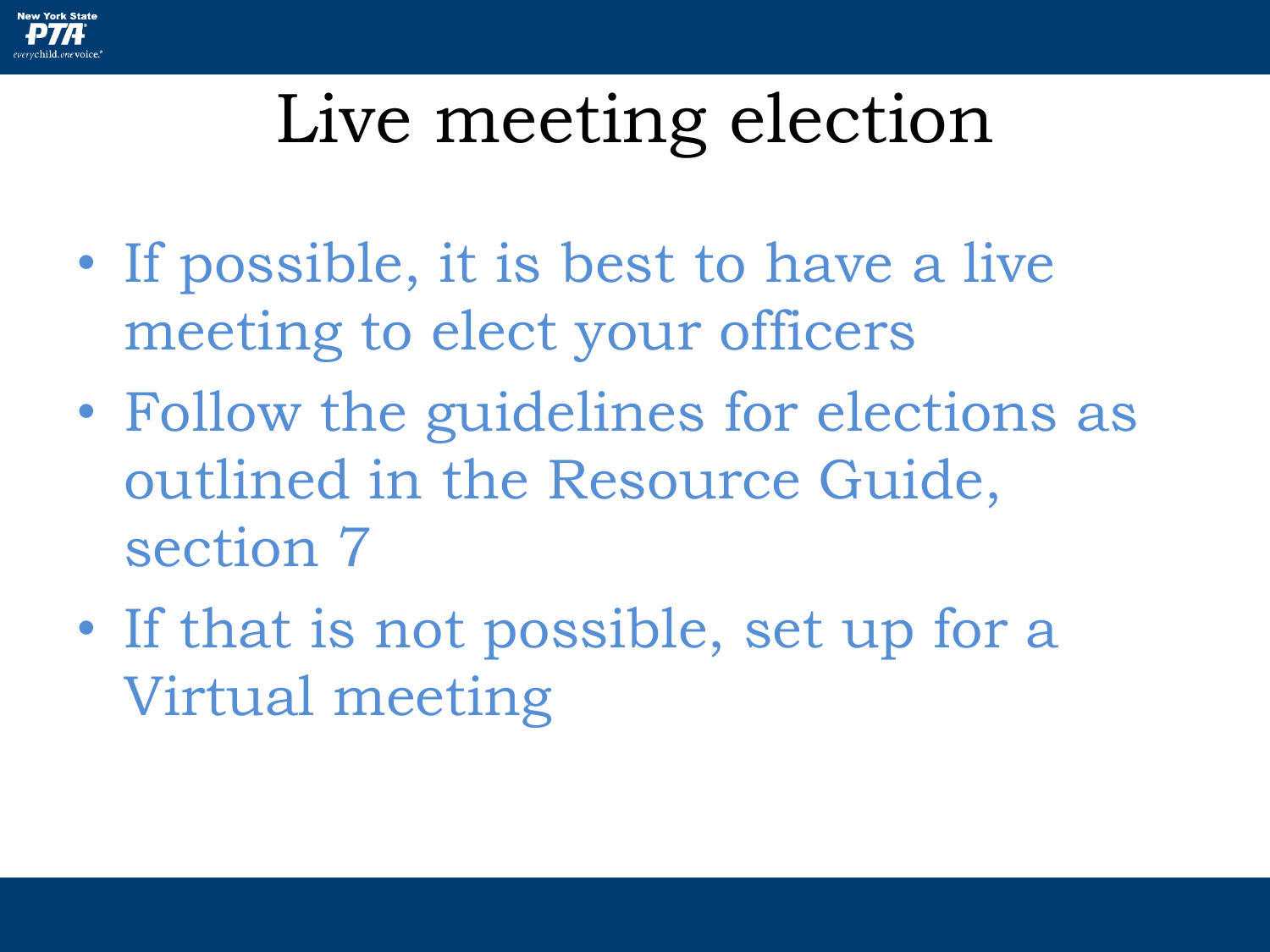

# Meeting

- Virtual meeting –works best for a small group like an executive committee or executive board
- The most important advice is to PLAN the meeting carefully before you hold it
- Use the COVID-19 resources on the NYS website for assistance
- <https://nyspta.org/home/covid-19/>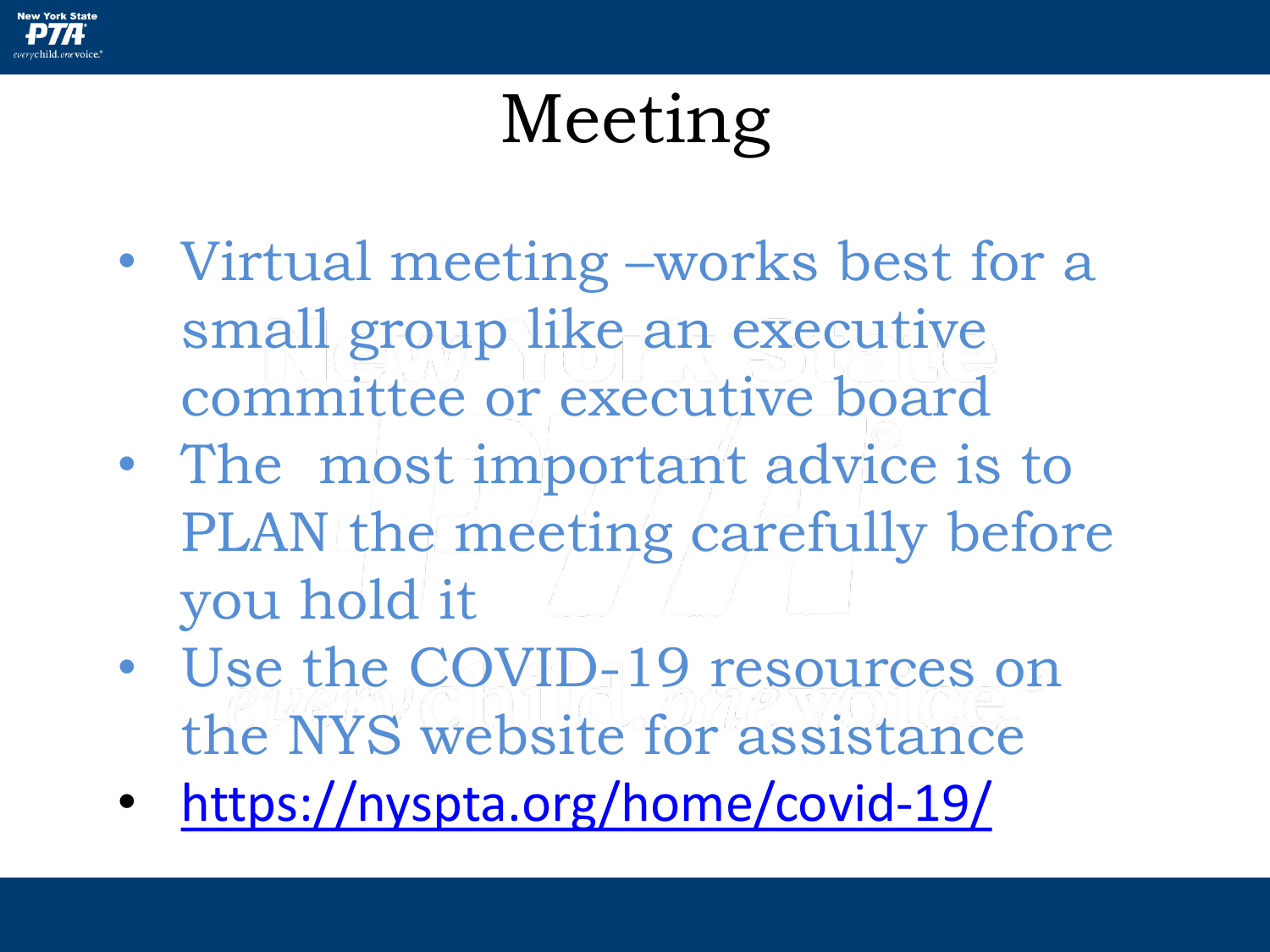### Formats for Meetings

-Conference Call -Video Conference

You may need to set up an account for your PTA if you do not have one – some of the platforms have a cost or certain restrictions – such as number of members per meeting or amount of time – **be sure to research this carefully**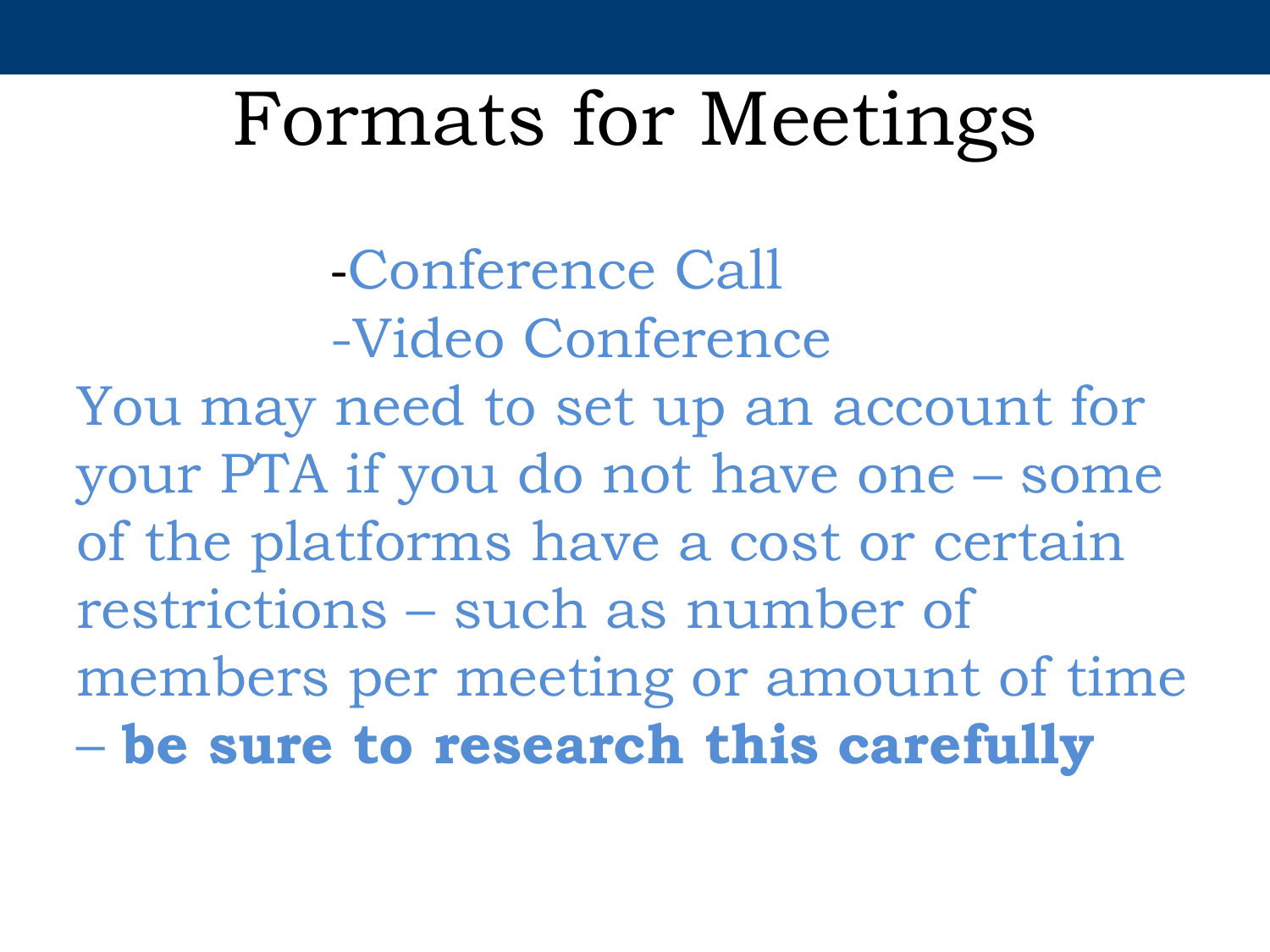

### Set up a Virtual Meeting

- Choose a platform so that all members who wish to attend will be able towhether by video or phone (this must be an association meeting)
- Announce the meeting date and time once the slate has been completed (make sure to indicate if a two-day notice is needed to run from the floor)
- Send along an agenda-the election should be the only item on the agenda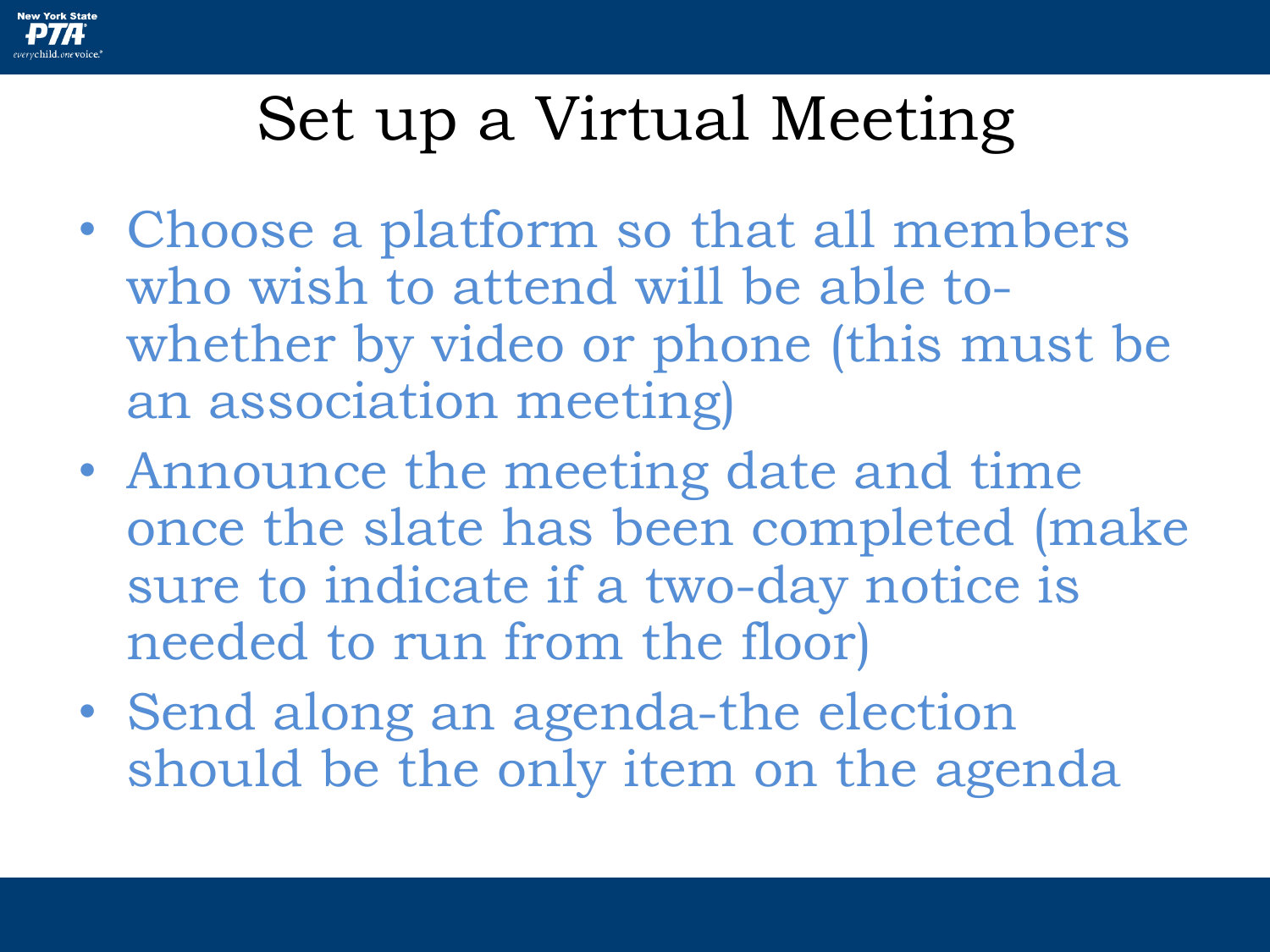

#### THE MEETING

- 1. All potential attendees should receive advance notification of the meeting- date, time, link or phone number.
- 2. Be aware of the availability of technology in your area, or for those who may be unfamiliar with the technology you will use
- 3. Try to do a run-through prior to the meeting to be sure you know how to deal with potential problems that may arise
- 4. Send out in advance, an agenda and any supporting materials for the meeting\*\*\*\*
- 5. Contact your Region Director for assistance with the meeting if necessary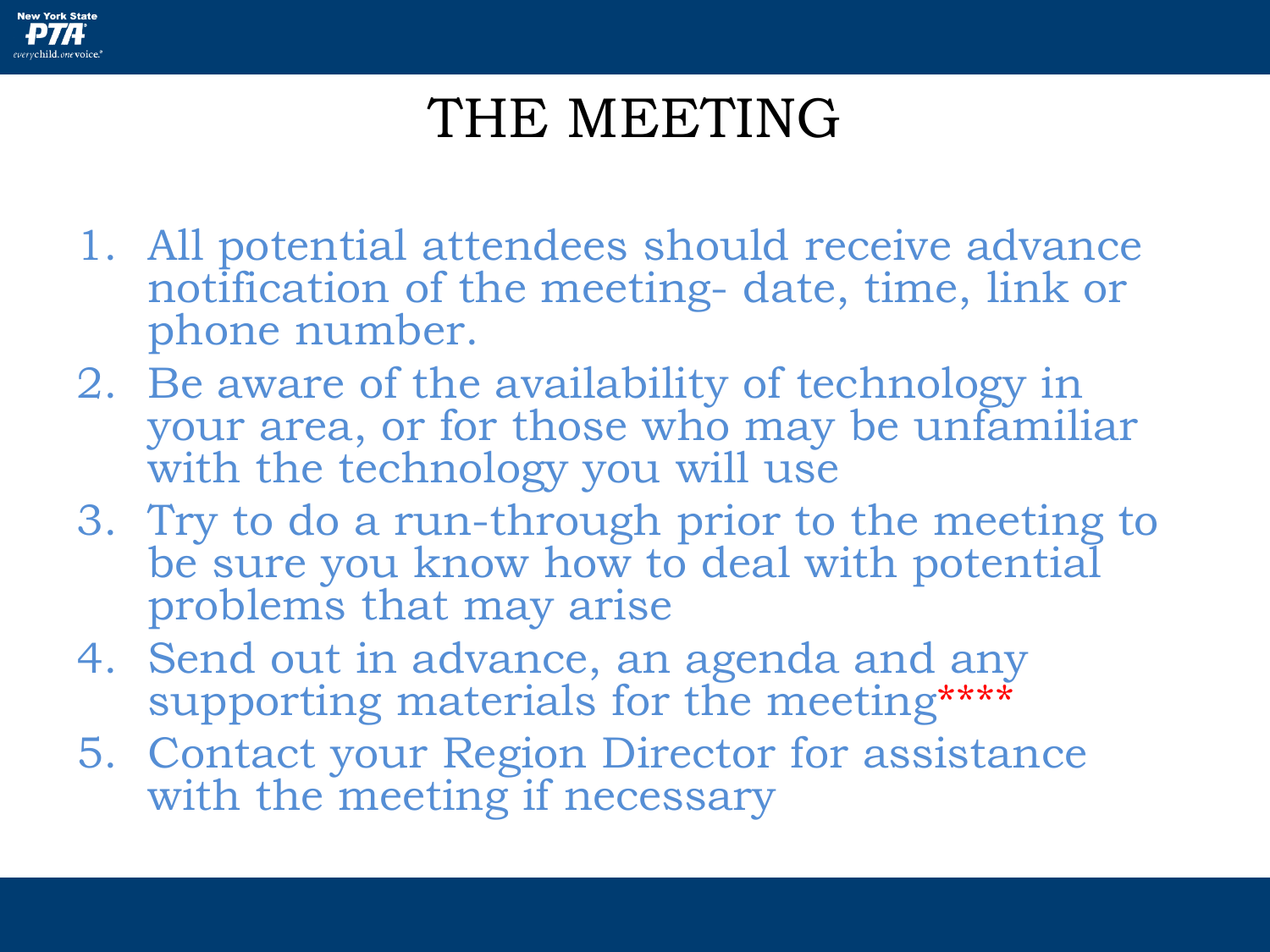

### Conducting the Meeting

Make sure that a quorum has been obtained (check your bylaws) and that the secretary is taking accurate minutes

*Scenario 1- no candidates running from the floor*

- If no one is running from the floor, then your election can be by voice vote –
- The nominating committee chair announces the proposed slate of officers
- The president then will announce each office in turn and allow for a voice vote each time
- Once all candidates have been elected you have completed your meeting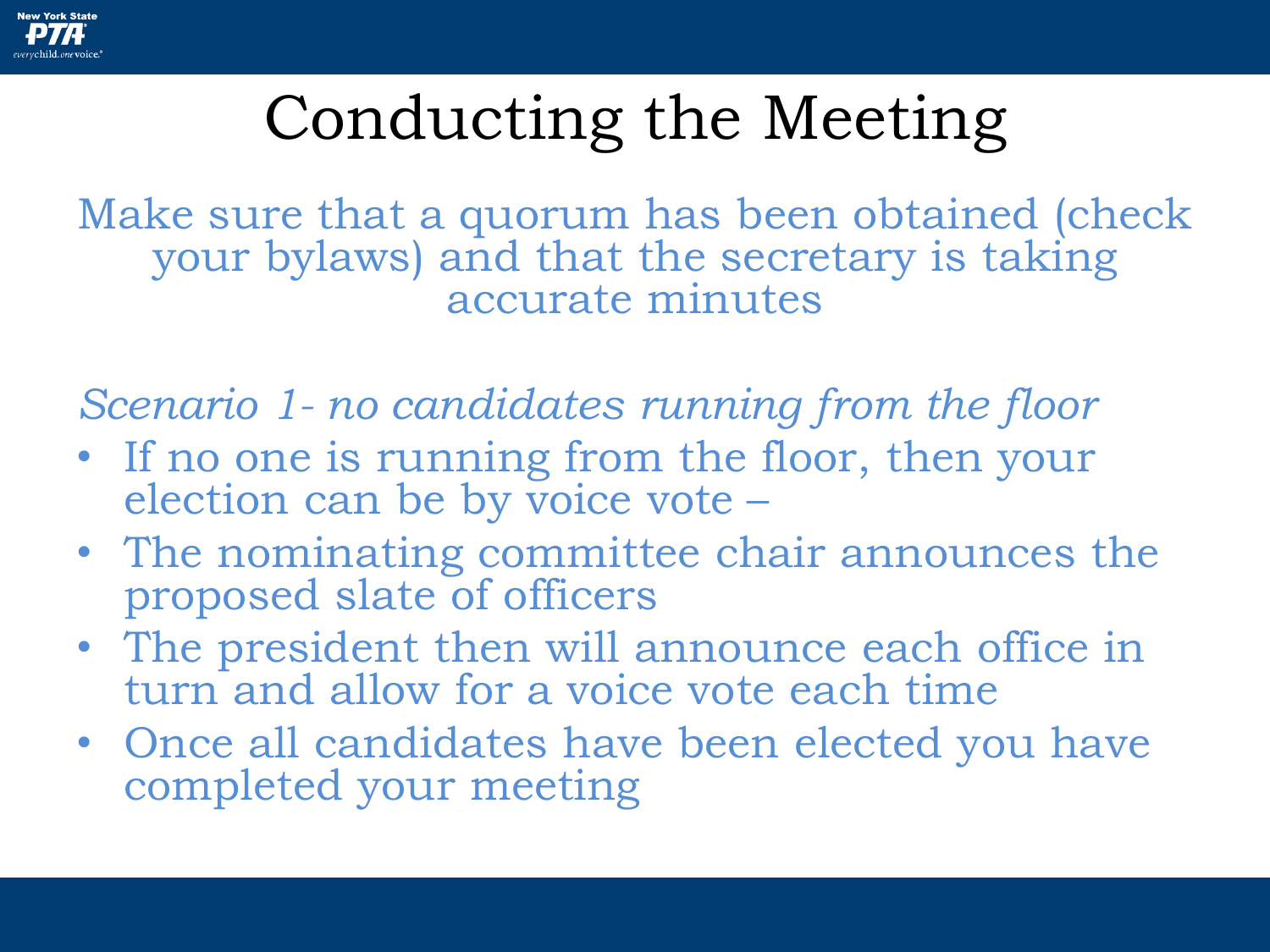

#### Scenario #2- Candidate(s) have given notice of intent to run from the floor

- The nominating committee chair will read the proposed slate of officers
- The president will ask the chair if there were any "notices of intent to run" received
- Any office for which there is more than ONE candidate, must have a ballot election – *since the notice of intent to run must be made prior to the meeting, ballots can be prepared in advance*
- Each office that is being contested should have a separate vote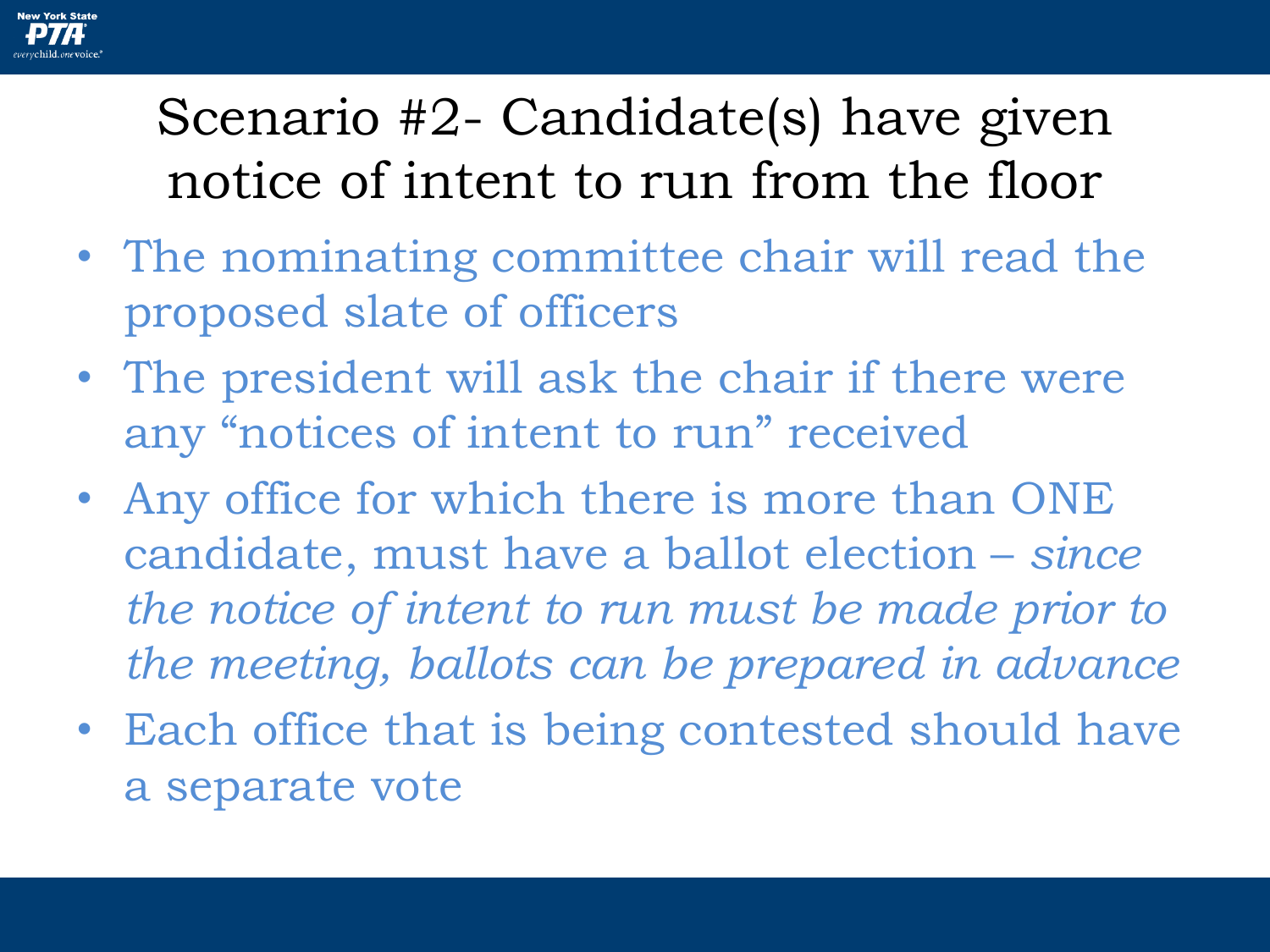

# Conducting the Election

• Choose the platform that will work best for your PTA

- On the COVID -19 page there are instructions for [creating](http://downloads.capta.org/lea/How_to_make_a_Google_Form.pdf) a google form for elections
- There is also a step by step scenario on how to conduct an election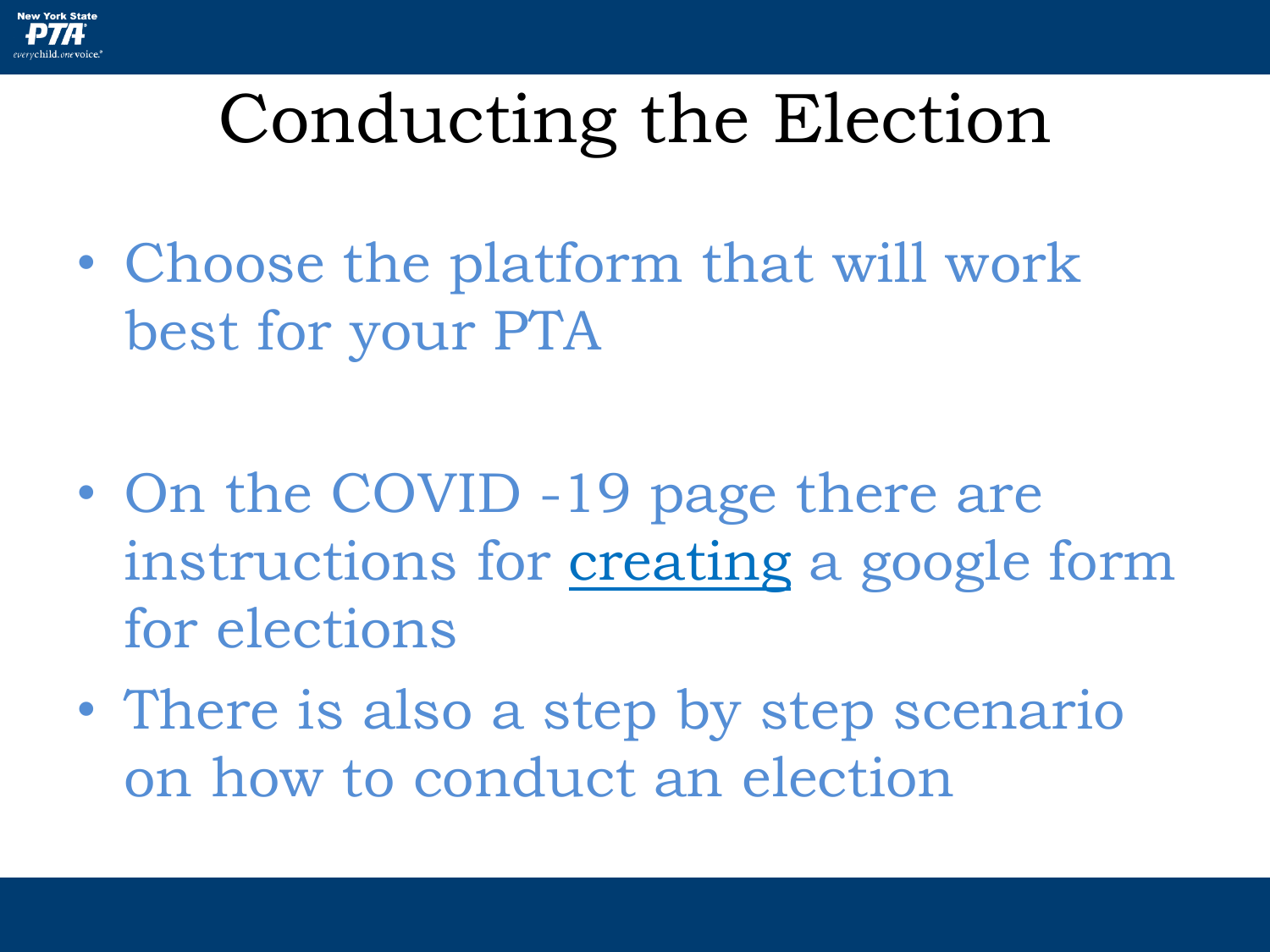

#### Scenario #3 – Candidates may run from the floor

- This is the most difficult election to conduct and should be done with the utmost care and guidance
- The president will announce the nominating committee's choice for the office, and then ask if there are any nominations from the floor.
- Each candidate will then be assigned a position on the ballot – for example, Jane may be "A" and John will be "B" so that if you are voting for Jane you would choose A, for John you choose B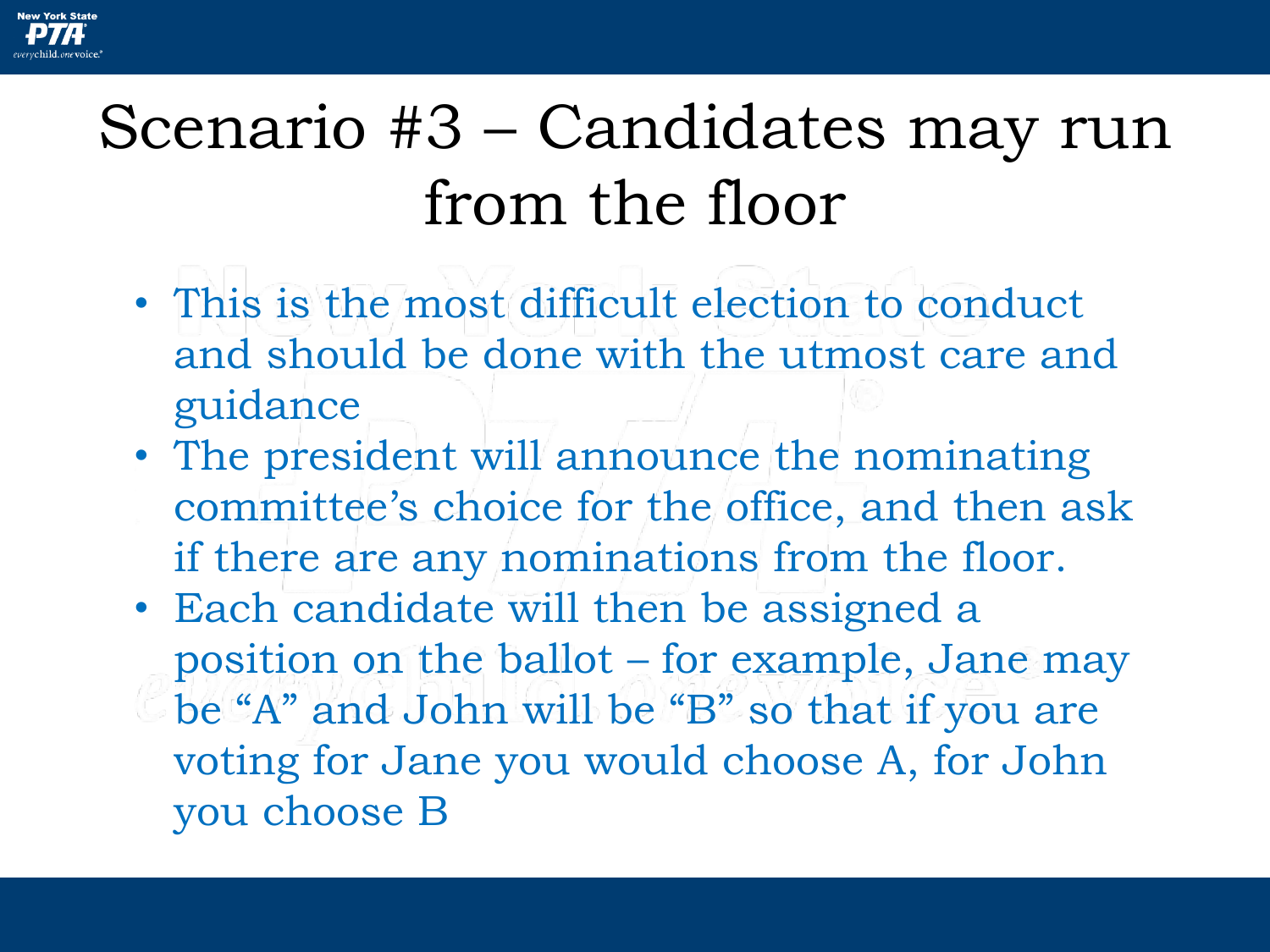

- If members are only available by phone, you may need to set a time when the voting will end to allow all to vote who wish to
- Depending on the format that you use, the election results may be delayed
- Announce to the membership that they will be informed as soon as possible once the results are tallied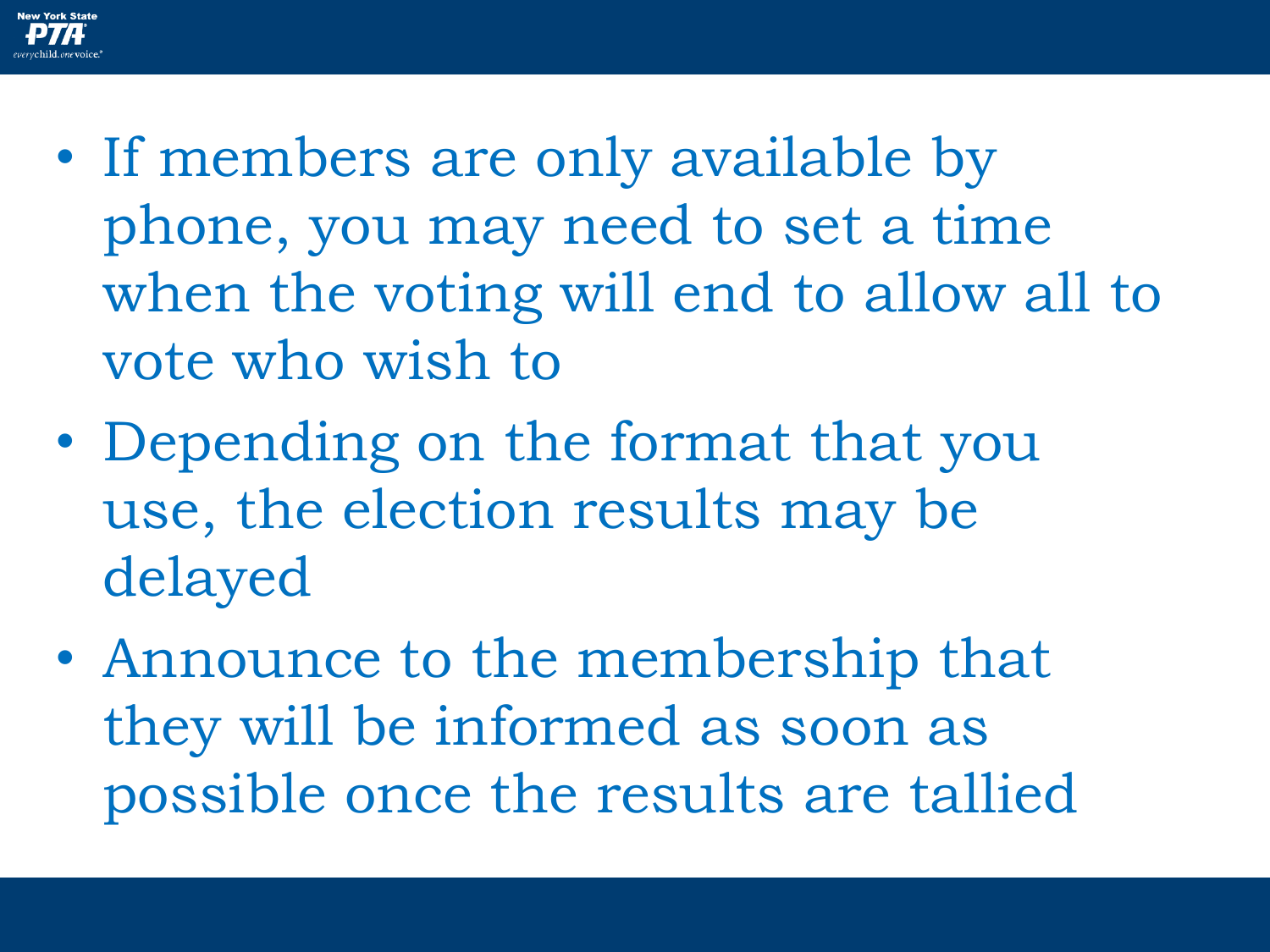

# Important

It is extremely important to:

- 1. Be prepared
- 2. Ask for help RD, NYS PTA
- 3. Keep accurate minutes (you can also ask someone to "audit" the meeting
- 4. Let all the membership know that these are extremely difficult times and the executive committee is doing its best to complete the election as fairly as possible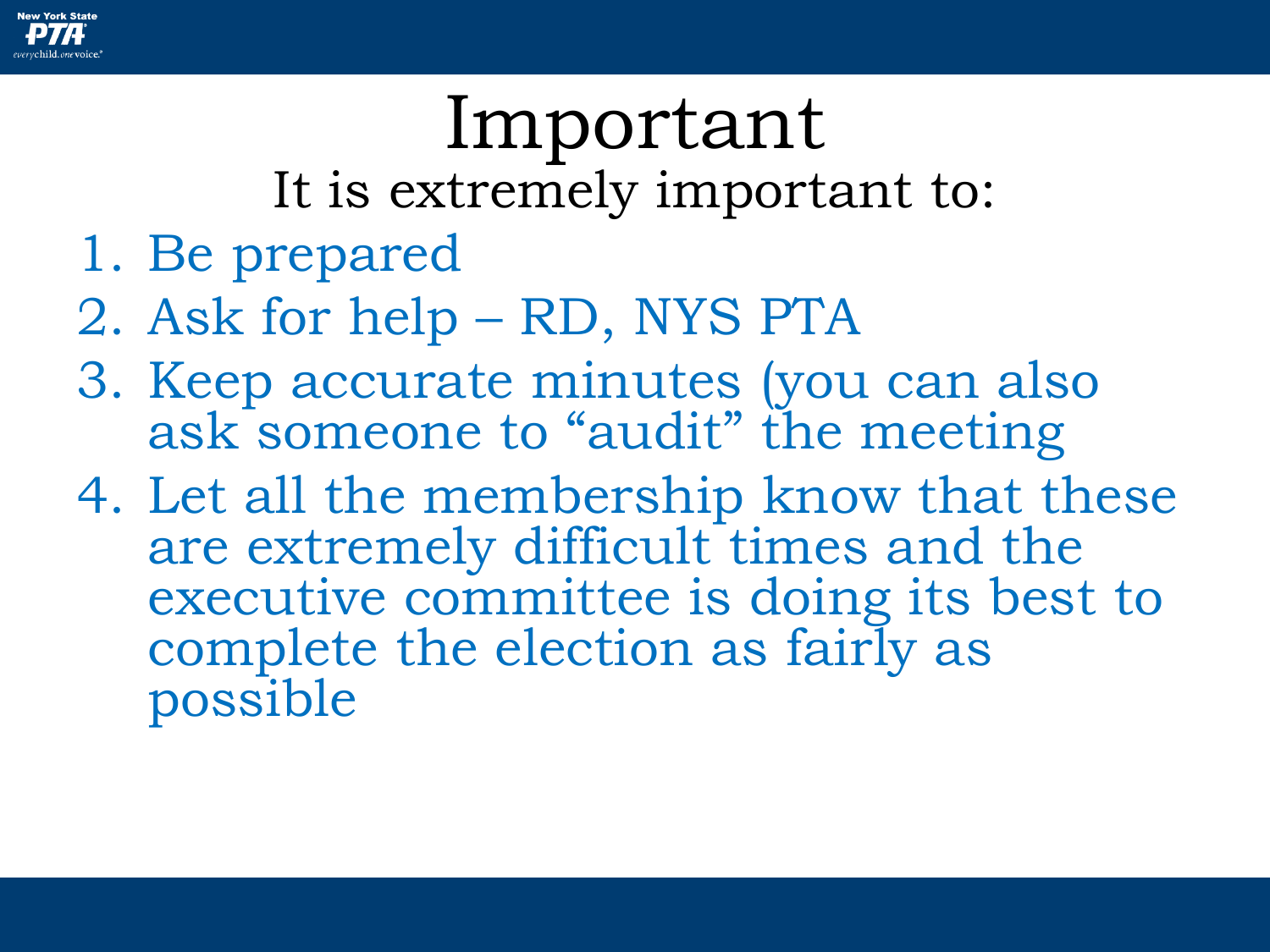

#### **Special Rules for Zoom Meetings**

- **Sign-in Names.** Members and municipal staff attending an electronic meeting must sign-in using their full name. All invited guests must also sign-in using their full name for recognition and inclusion in the minutes.
- **Participation**. Members may join the meeting using any computer or smart device with an internet connection. The free *Zoom* application can be downloaded and used on smart devices. A dial-in telephone number will also be provided only if the technology is not accessible.
- **Webcams.** Members must participate with a webcam enabled for the duration of the meeting. Staff and guests are not required to use a webcam.
- **Connectivity.** Each member is responsible for their connection to the Internet and teleconference; no action will be invalidated on the grounds that the loss of, or poor quality of, a member's individual connection prevented their participation in the meeting provided that at least a quorum of members was connected and the appropriate voting threshold was achieved.
- **Interference and Noise.** The chair may cause or direct the temporary disconnection or muting of a person's connection if it is causing undue interference with the electronic meeting. The chair's decision to do so will be announced during the meeting and recorded in the minutes. Members should mute their microphone when not speaking to avoid interference and unintended background noise. All others should remain muted unless called upon by the chair. The chair will remind telephone participants that they can mute and unmute themselves by pressing star six (\*6).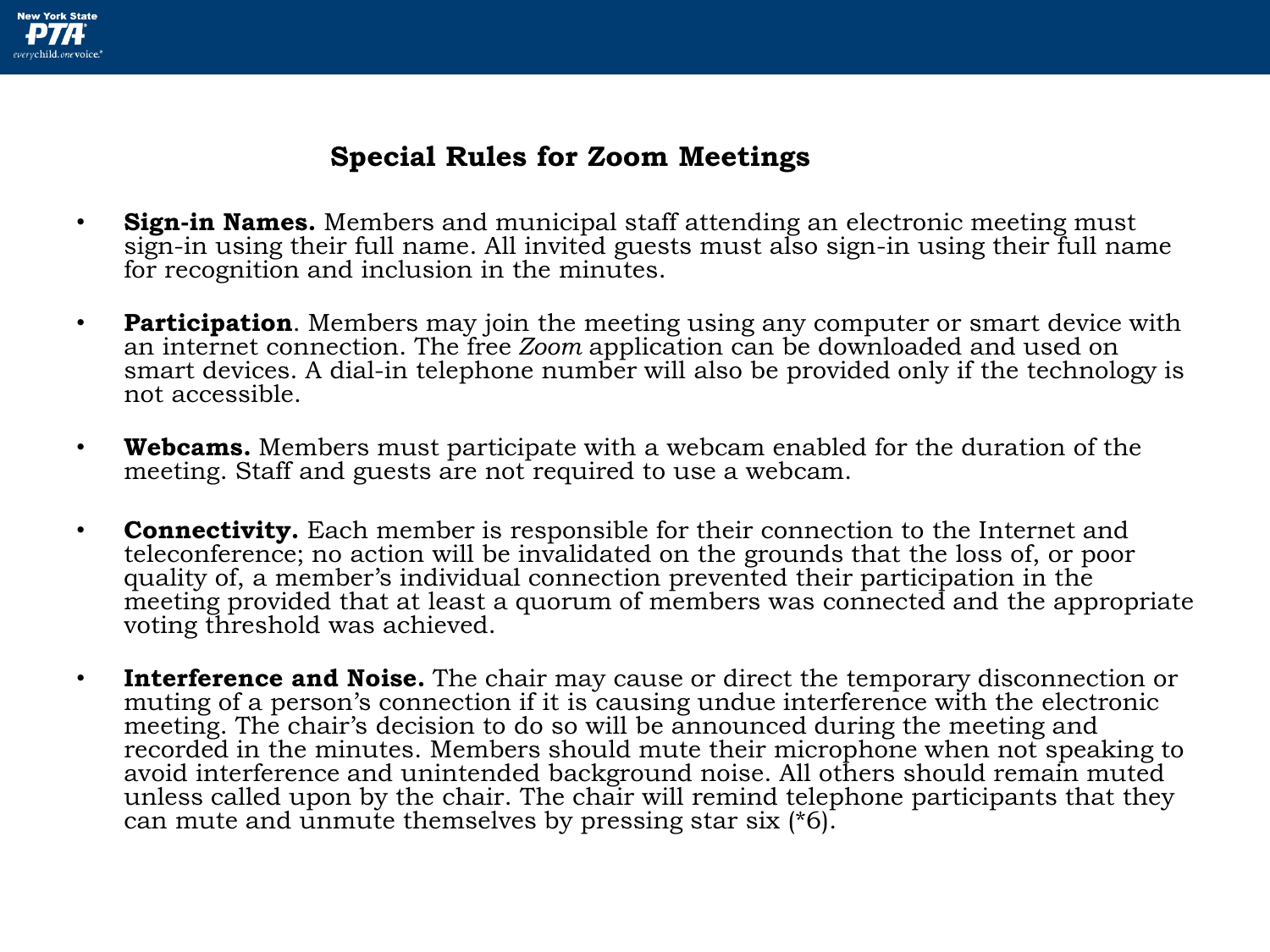

#### • **Recognition**.

- **Generally.** To seek recognition by the chair, a member will cause his or her hand icon to be raised. Upon recognition of a member, the chair will lower all "raise hand" icons. The chair must clearly state the member recognized to ensure telephone participants know who is speaking.
- **Preference in Recognition.** Another member who claims preference in recognition may unmute their microphone and raise a point of order.
- **Interrupting Motions.** EXP. The member who intends to make a motion that under the rules may interrupt a speaker will cause the member's "No" icon (red-filled circle with an "X" to be raised during debate.

#### • **Chatbox**.

- **Making Motions.** A member intending to make a main motion, offer an amendment, or propose instructions to a committee will, before or after being recognized, post the motion in writing to the chat window designated for everyone.
- **Limited Use**. The chat window is restricted to the following purposes: a) to provide a link to a document that cannot be displayed on the screen; b) for voting; c) any nominations from the floor; and d) the purposes stated in subsections 7(A).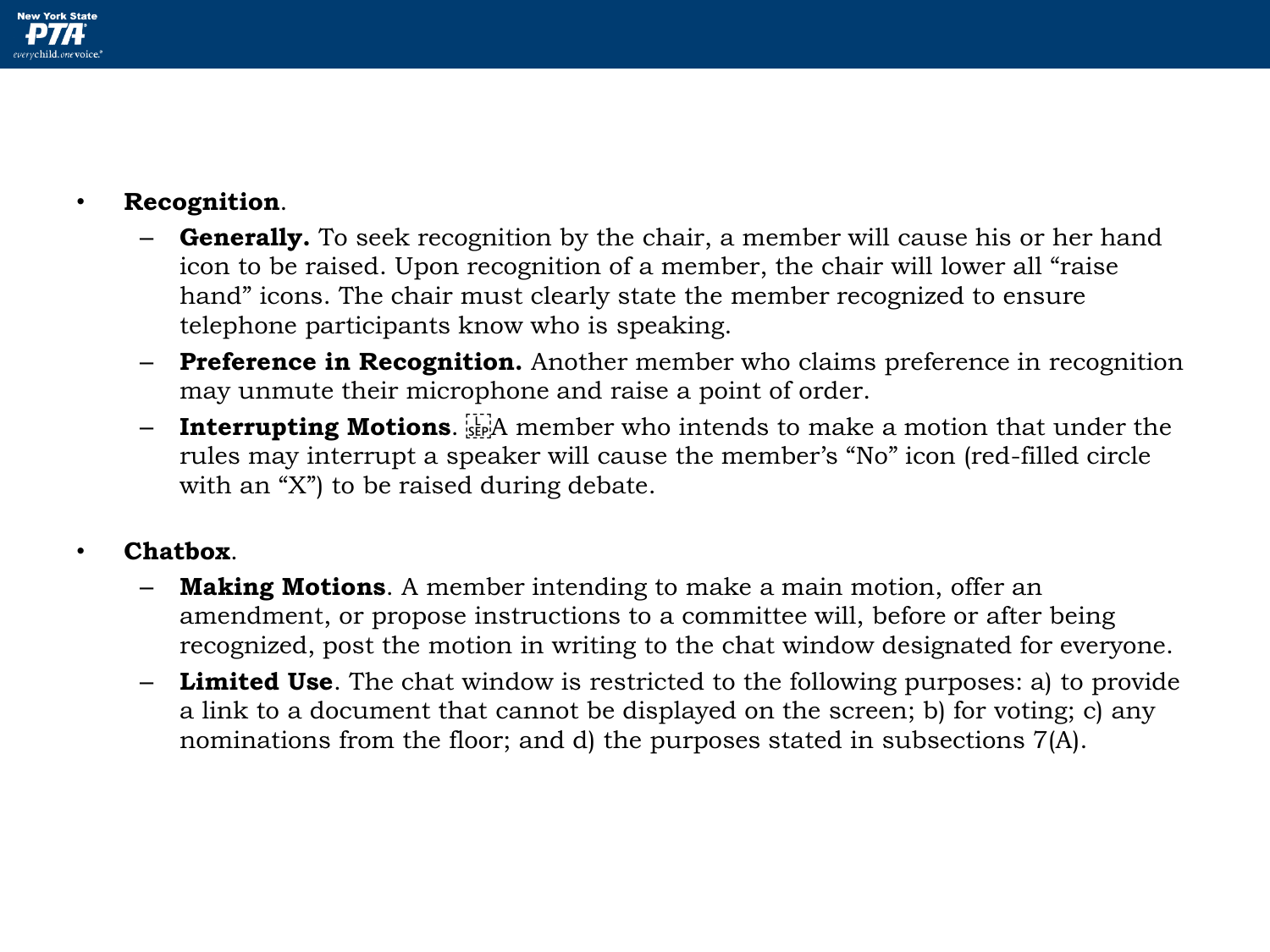

**Voting**. **[NOTE: This is an exhaustive list. It is recommended to choose a few options below. "A" is recommended. Either "B", "C", or "D" should be selected as your default voting method. "E" or "F" may be selected depending on how you'd like to manage a roll call vote. A roll call vote may be desirable for all votes if members are having issues with the technology features.]**

- **Unanimous Consent**. For matters that do not appear to be controversial, the chair may request unanimous consent to expedite business. Any member may object, requiring a vote using another means.
- **Icon Rising Vote Using 'Raise Hand'**. A vote may be taken by using the 'raise hand' feature at the discretion of the presiding officer. The chair will ask for the affirmative vote first, lower all hands, then ask for the negative vote. This vote will be treated as a division of the assembly.
- **Rising Vote.** A vote may be taken by a rising vote after the chair is sure that all members' webcams are on. A member will physically raise their hand visibly on camera. The chair will ask for the affirmative vote first, have members lower their hands, and then ask for the negative vote. This vote will be treated as a division of the assembly.
- **Icon Rising Voting Using Green Checkmark and Red X**. A vote may be taken using the 'green checkmark' and 'red X' feature at the discretion of the presiding officer. The chair will ask for all members to vote in the affirmative by pressing the green checkmark and those opposed to press the red X. This vote will be treated as a division of the assembly.
- **Roll Call Vote**. A vote may be taken by roll call at the discretion of the presiding officer or by a majority vote. Each member will unmute their microphone and respond with "yes" or "no" when called upon.
- **Roll Call Vote by Chat Box**. A vote may be taken by roll call at the discretion of the presiding officer or by a majority vote. Each member will type "yes" or "no" in the chat box when instructed by the chair. The chair will read each member's name voting in the affirmative or negative for a verbal record to exist for the minutes.